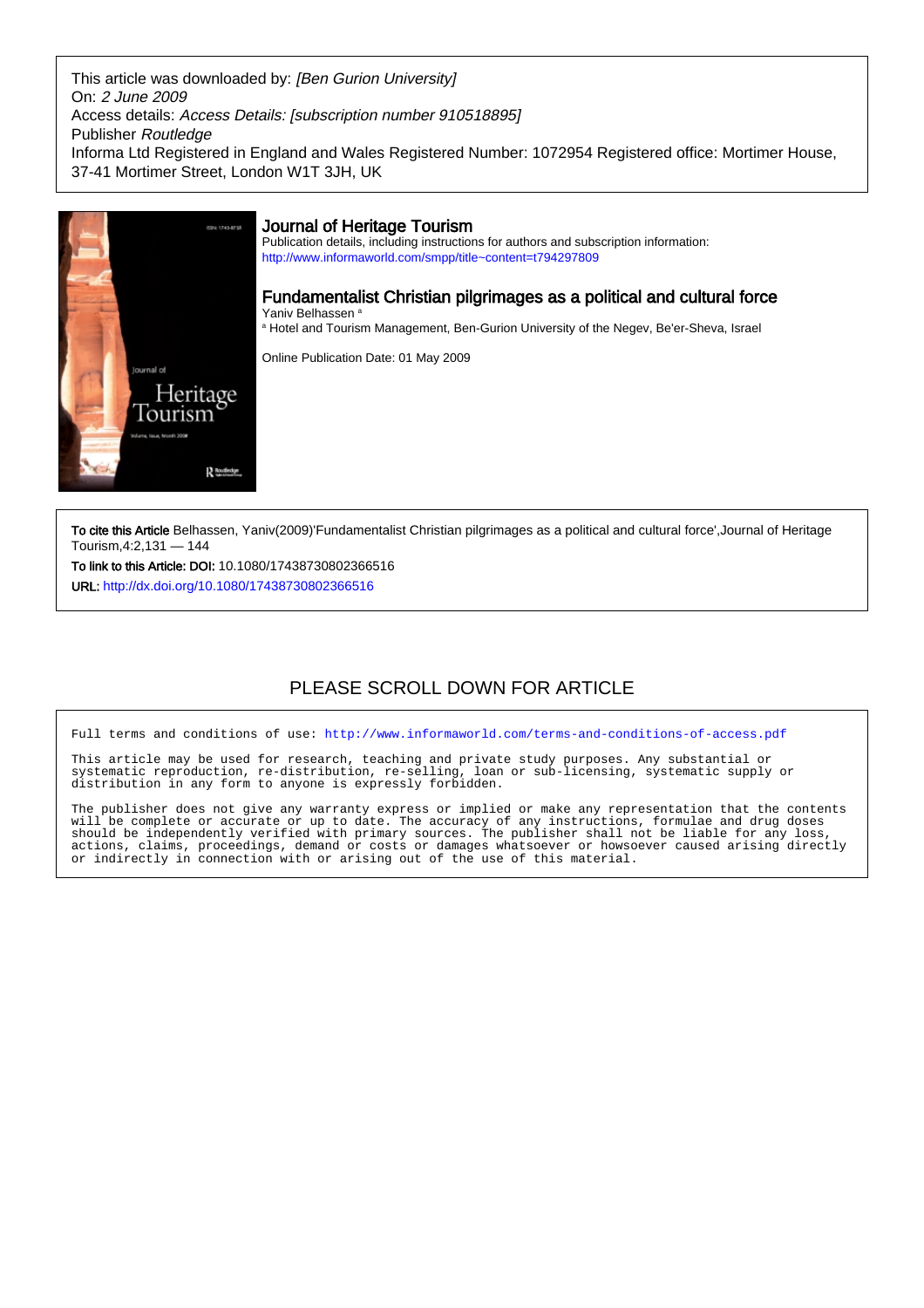## Fundamentalist Christian pilgrimages as a political and cultural force

Yaniv Belhassen\*

Hotel and Tourism Management, Ben-Gurion University of the Negev, Be'er-Sheva, Israel

(Received 22 March 2008; final version received 25 June 2008)

Based on fieldwork on a Midwestern American grassroots organization that conducts evangelical tours to Israel, this paper seeks to enrich analysis of the pilgrimage experience by suggesting a more contextualized approach to its study. To illustrate the implementation of the contextualized perspective, three thematic examples from the fieldwork are presented: men's emotional expression; religious deeds and their political meanings; and a case on the theo-political symbolism embedded in evangelical pilgrimage itineraries. It is argued that understanding not only the theological but also the historical, socio-cultural and political contexts in which evangelical tours operate can illuminate the way individual pilgrims construe meaning during their travel experiences. The paper concludes by suggesting that each of the examined examples illustrates the role of the pilgrimage as a cohesive force in the evangelical sub-culture.

Keywords: pilgrimage; culture; religious tourism

## Introduction

Journeys to sacred sites are one of the most ancient forms of travel experience, and the resemblance of the experience of the ancient pilgrim to that of the modern tourist has inspired some of the most groundbreaking works in the study of tourism (e.g. Cohen, 1992, 1998; Dann & Cohen, 1991; Nolan & Nolan, 1992). MacCannell (1976), for instance, who advocates viewing tourism as a search for meaningful experience, suggests that tourists can be seen as secular pilgrims since, like pilgrims, they are motivated by the quest for authenticity and meaning. The trope of the pilgrimage also provides value in Graburn's (1989, 2001) study of the tourists' experience, where he analyzes tourism as a secular ritual. To date, Victor and Edith Turner's work in particular has had the most considerable influence on the development of our understanding of the nexus of tourism and pilgrimage experiences, and is even known in tourism studies as the "Turnerian tradition" (Cohen, 1988) and in the socio-anthropological study of pilgrimage as the "Turnerian approach". The Turnerian tradition is based on the premise that pilgrimages should be seen as a process in which the pilgrims depart, geographically and psychologically, from the social structure that governs their daily life. Notwithstanding the importance of this approach, the present study follows Eade and Sallnow's (2000) critique that while the Turnerian approach has produced many valuable insights, its intense foregrounding of the experience of pilgrimage has resulted in the overshadowing of this activity's connections

ISSN 1743-873X print/ISSN 1747-6631 online C 2009 Taylor & Francis DOI: 10.1080/17438730802366516 http://www.informaworld.com

<sup>-</sup>Email: yanivbel@bgu.ac.il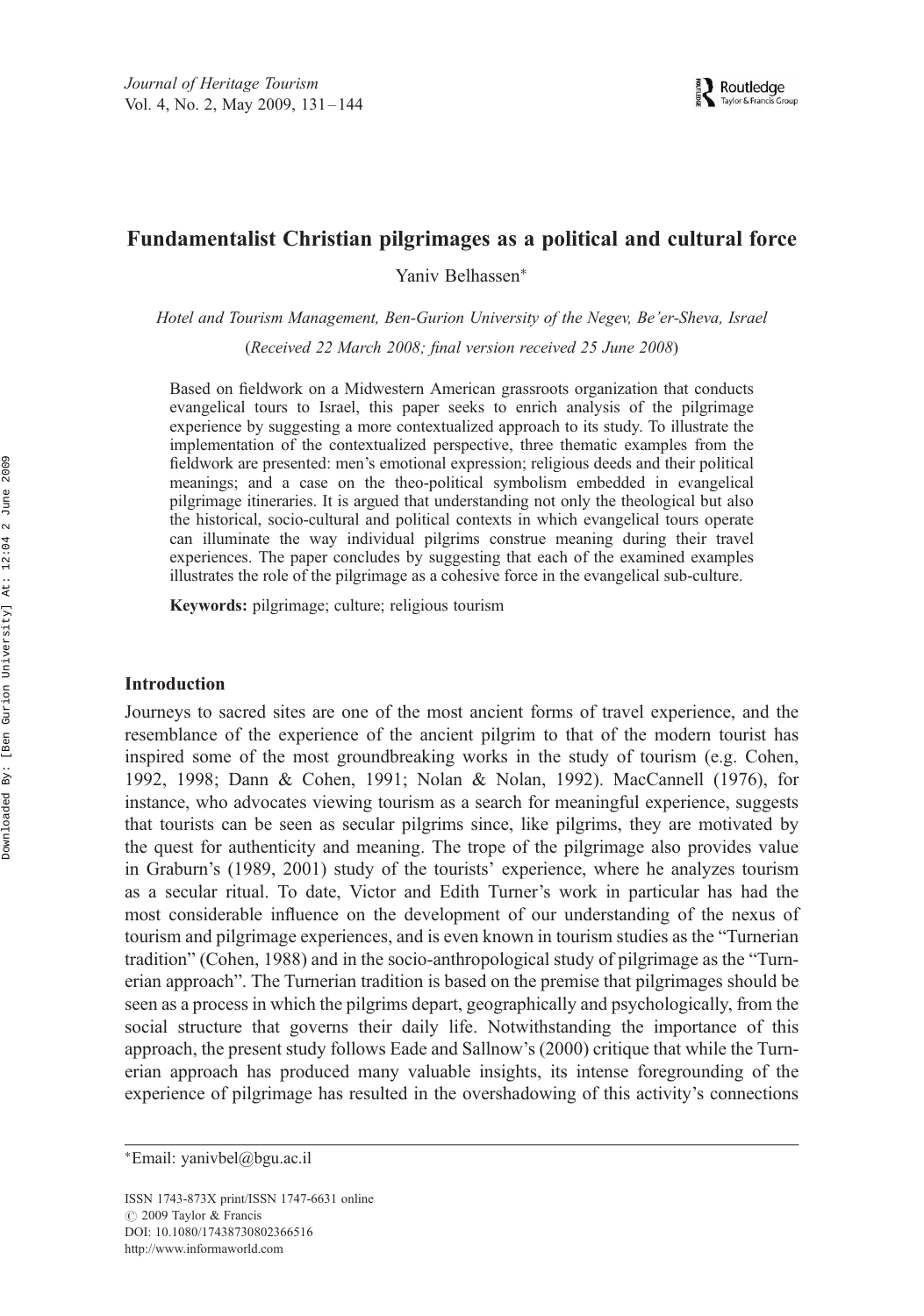with larger social, theological and historical contexts. Similarly, Coleman and Elsner (1995) illustrate the benefits that can be gained by employing a broad interdisciplinary perspective to the study of pilgrimage without totally neglecting the Turnerian terminology. Accordingly, the present study seeks to follow this trend of broadening the analysis of the pilgrim's experience by examining evangelical pilgrimages within their larger cultural, social, theological and political contexts. More specifically, by examining the experiences of pilgrims who partook in the grassroots organization of evangelical tours from Illinois to Israel, this article attempts to contribute to the study of the pilgrimage experience through empirical data which is "in dialogue" with the pilgrimage and religious tourism literature. As such, this study also evaluates the usefulness of the current epistemological shift, as pointed out by Eade and Sallnow (2000), in the way pilgrimage is studied and conceptualized, particularly within the context of evangelical tourism practices. Thus, this study aims to engage in the theoretical debate over the nature of the pilgrim experience by considering how its political, cultural and behavioral aspects are interrelated.

Overall, the underlying premise of this essay is that evangelical tours are driven and influenced by broader cultural, behavioral and theological processes as well as larger socio-political forces that are not restricted to the travel experience of the pilgrims in Israel. In light of the need to contextualize the pilgrims' experiences within wider issues, the objectives of this article can be formulated as an attempt to: (1) broaden the analysis of the pilgrim experience by suggesting a more contextualized approach to its study; (2) suggest viewing the examined travel practice additionally as a leisure activity through which contemporary evangelicalism maintains its separatist sub-culture and (3) offer insight into a unique manifestation of faith-based activism and into the development and the symbolic meaning of this practice. In the process, and despite the alternative approach to the study of pilgrim experience taken here, the study also aims to increase the value of the Turnerian terminology in the study of contemporary evangelical pilgrimage. Moreover, the study also illuminates the role of religious tours in the life of the individual, more generally. In this context, this article seeks to address theoretical queries such as the role that pilgrimages to Israel have in the religious lives of contemporary evangelicals and the social and cultural significance of such tours to the evangelical movement in the United States. The threefold findings section attempts to address these questions by considering the emerging role of pilgrimage in the evangelical movement as a formative leisure activity that serves as a cohesive cultural force in the evangelical community of East Central Illinois.

## Literature review

The renewed academic interest in pilgrimage practices is largely due to the global increase in travel practices that involve religious motives (Cohen, 1992, 1998; Coleman, 2002; 2004; Fleischer, 2000; Jackowski & Smith, 1992; Morinis, 1992; Murray & Graham, 1997; Rinschede, 1992; Stoddard, 1997; Timothy & Olsen, 2006; Tweed, 2000). Within this body of literature, the examination of pilgrims' experiences involves an understanding of the psychological and social experiences of individuals and the special characteristics of pilgrimage groups (e.g. Badone & Roseman, 2004; Collins-Kreiner & Kliot, 2000). The Turnerian tradition still has great influence on the conceptualization of the pilgrimage experience, especially through the development of such useful concepts as liminality and communitas, which have informed tourism literature far beyond the narrow scope of pilgrimage studies (Graburn, 1989, 2001; Vukonic, 1996). Much fine work has been produced using the concept of *liminality* to explore notions of transitioning between home and away,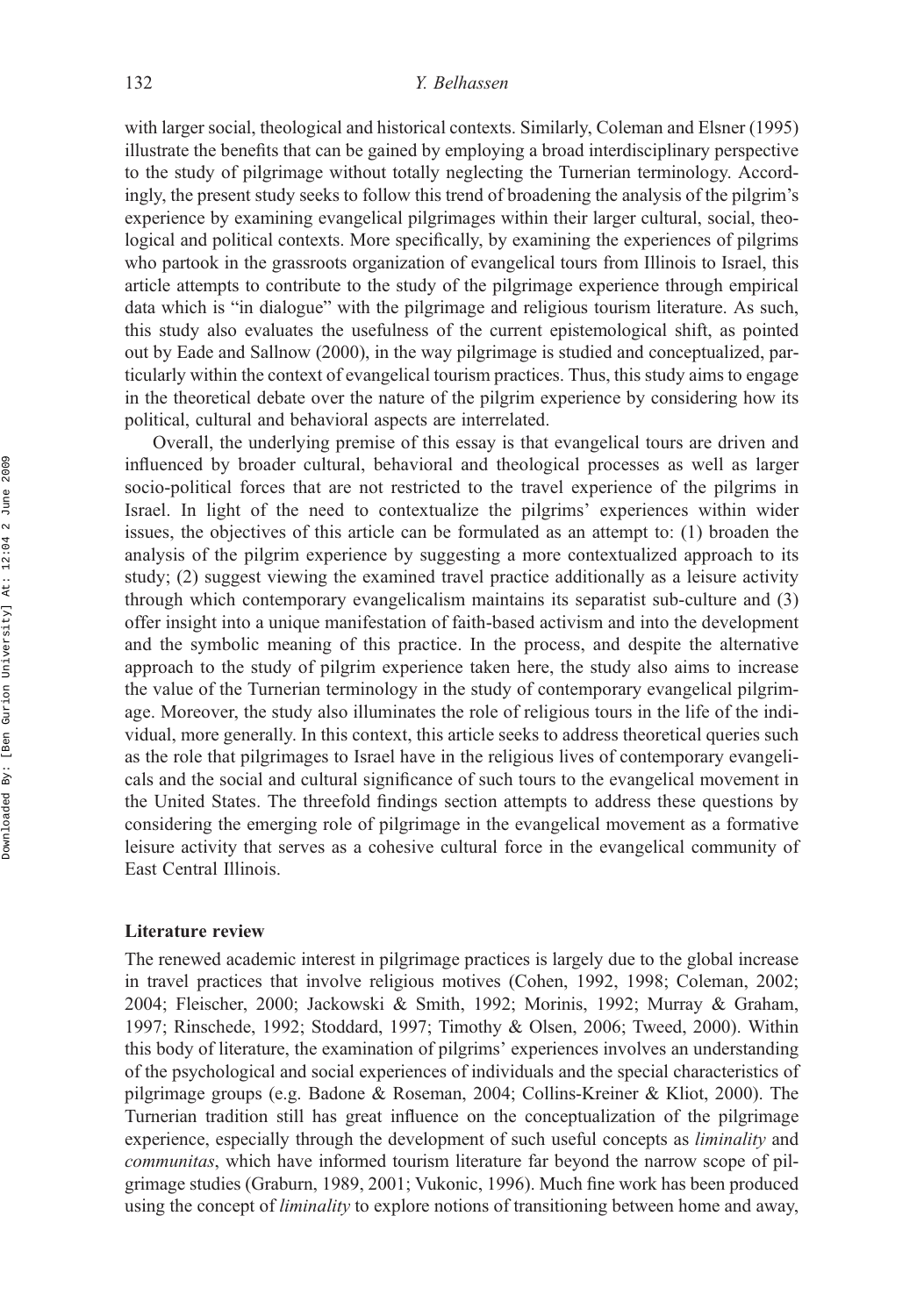and communitas to theorize about the unique intergroup dynamics that occur when pilgrims take to the road together.

In Turner's work, *liminality* and *communitas* are based on the influential work of van Gennep's (1960) The Rites of Passage. In his early work, Turner (1969) suggests that the religious rituals of an African tribe are characterized by the two strong human states that he called communitas and liminality. Later, Turner and his wife (Turner & Turner, 1978) used these concepts in their analysis of Christian pilgrimage, laying the foundations for the modern conceptualization of pilgrimage and tourism experience (e.g. Lett, 1983; Moore, 1980). For Turner and Turner, the term liminality – which is derived from the Latin word *limen*, or threshold – refers to a unique state of being where individuals depart, geographically and psychologically, from their ordinary social state without entering another state of being. Consequently, individuals in a state of liminality experience an intermediate phase where they are detached from any social condition. Turner (1973) noticed that during the liminal condition, individuals experience changes in their social behavior and become distinctively more sociable and friendly. He called this sense of comradeship communitas (1969).

Turner and Turner (1978) suggest that three types of *communitas* characterize the pilgrim experience, namely existential, normative and ideological. The first is a generic communitas that occurs spontaneously as the pilgrims liberate themselves from the social control that governs their daily life (Eade & Sallnow, 2000). The normative communitas refers to the institutional practices and rules that seek to create this sense of interrelatedness during visits to sacred sites. Eade and Sallnow (2000, p. xi) suggest that this type of communitas can be therefore "related to the historical process of cult emergence, growth and decline as particular pilgrimages become routinised and institutionalized". Lastly, ideological communitas refers to the transformative desire expressed in some pilgrimages. According to the Turners, pilgrimages include a reformist component as they seek to portray an idealistic society or utopian humanity to which the pilgrims should aspire.

The *center* is another important concept in the conceptualization of the pilgrim experience. It can be described as the spiritual destination to which the pilgrims travel (Cohen, 1992; Eliade, 1961; Turner, 1973); in the case of this article, the center is the nationstate of Israel. Turner claims that pilgrims travel to religious centers that tend to be located in the periphery, outside of their original world. Like Turner, Eliade (1961) views pilgrimage as a religious tour toward a center. For Eliade (1961), the pilgrimage tour is not a journey to a center located in the periphery, as suggested by Turner, but rather a journey toward the *axis mundi* (i.e. the center of the world), which serves as the main motive for the pilgrims' journey. Israel as a pilgrimage center for American evangelical pilgrims is located well outside of their daily life – in the Middle East. Yet for religious, cultural and theological reasons, Israel as a pilgrimage center can also be viewed as the axis mundi in the pilgrims' worldview. For the pilgrims, the construction of Israel as the center of the world is based on past, present and future theological, political and cultural lenses (McAlister, 2001; Vogel, 1993). In other words, the construction of Israel as an evangelical pilgrimage center is shaped both by their understanding that Israel is the place where the roots of Christianity lie and by their premillennial understanding of biblical prophecies according to which Israel will play a pivotal role in God's plans at the end of human history (for extensive explanation about evangelical premillennial eschatology see Weber, 1978). Furthermore, the construction of Israel as the *axis mundi* is guided by a broader tradition in the evangelical culture that emphasizes present-time political development in the Middle East as a fulfillment of God's will. Best-selling books about apocalyptic scenarios such as Hal Lindsey's *The Late Great Planet Earth* (Lindsey & Carlson, 1970) and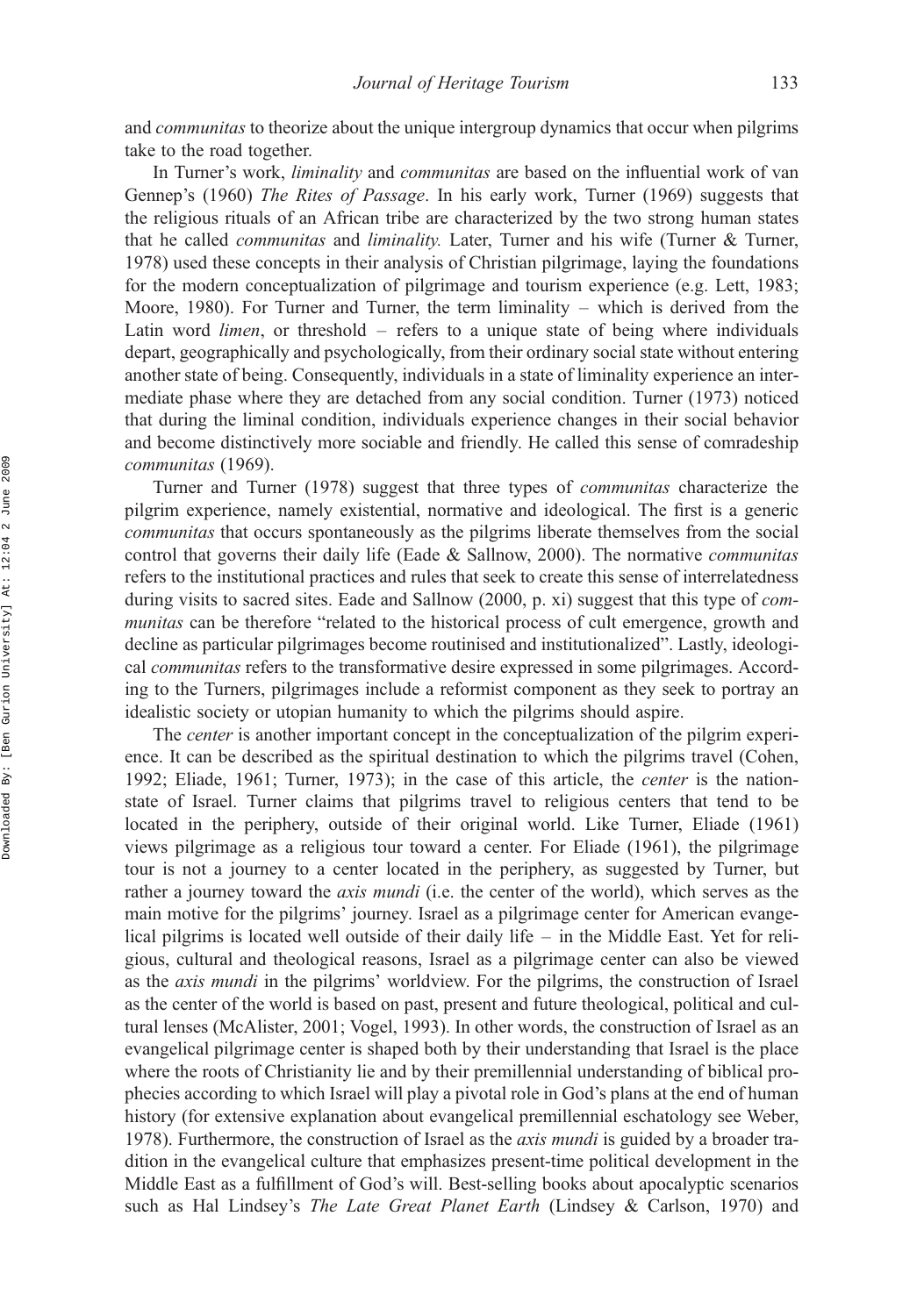Tim LaHaye and Jerry Jenkins's Left Behind series popularized such politicized readings of contemporary American culture (McAlister, 2001; Weber, 2004). Such cultural artifacts encourage their consumers to view Israel, and the Middle East more broadly, as the places where the biblical end-time prophecies are currently unfolding. For this reason, present-day geopolitical developments in the visited destination/this region also contribute to the construction of Israel as the center of the universe of these pilgrims.

Generally speaking, Protestant pilgrimages to the Holy Land are characterized by the search to expand the pilgrim's personal relationship with Jesus Christ. Bowman (2000) juxtaposes this desire for heightened spirituality with the Catholic experience in which pilgrims are more attuned to the sense of being part of a long tradition of visiting sites that were validated by the Vatican. These denominational differences are relevant in the context of the examined tours in which most of the pilgrims belong to non-affiliated churches. Arguably, the sense of what Turner might call the normative communitas of these non-affiliated, evangelical tours is significantly different from that of Catholic pilgrims, and therefore cannot be conceptualized as ecumenically driven. Turner's ideological communitas, on the other hand, can be found in fundamentalist tours to Israel in the eschatological belief of dispensationalism, by which the pilgrims are also encouraged to mark a relationship between biblical end-time prophecies and the landscape and people they encounter. In this context, Feldman (2007) suggests that the Israeli guides and the American pastors together co-produce a theopolitical narrative that guides the pilgrims' understanding of their visit. Such a narrative ties fundamentalists' premillennial eschatology regarding the second coming of Jesus and the role of the Jewish people in this era with the Zionist endeavor to build a homeland for the Jewish people in the land of Israel.

## Christian Zionist tourism to Israel

Over the last 30 years, pro-Zionist pilgrimages from the United States have become increasingly attractive both to American Christian fundamentalists and to Israeli officials, and these pilgrimages have come to be seen as a means for celebrating and supporting the Israeli nation-state both economically and spiritually (Weber, 2004). Scholars who have examined the relationship between the evangelical community and the nation-state of Israel broadly agree that evangelicals' general attitudes toward Israel can be explicated through the central role that this nation-state has in the group's religious worldview (Weber, 2004). Nowadays, it can be safely estimated that American evangelical pilgrims to Israel number as many as  $100,000$ .<sup>1</sup>

Given the central role of Israel in the evangelical worldview, the assumption held in this article – shared with many previous attempts to study fundamentalist tours – is that it is important to understand dispensationalist theology in order to understand these tours and the narratives they promote (Halsell, 1986; Sizer, 1999; Wagner, 1998). Historians and religious scholars agree that what is known today as Christian Zionism evolved from the doctrine of dispensationalism, a form of premillennialist theology that has governed American evangelicalism over the past century. Briefly, dispensationalism is a theological doctrine based on a literal approach to biblical interpretation which considers the Jewish people of today to be the descendents of the biblical Israelites (of Abraham's lineage). Thus, the followers of dispensationalism view today's Jews as the heirs to this original covenant and consider God's promise to be literal and still in full force. Their position can be contrasted with that of more traditional supersessionist schools, which argue that upon the failure of the biblical Jews to accept Jesus as the messiah, this group was effectively "replaced" by the Christian church, whose members became the new heirs to God's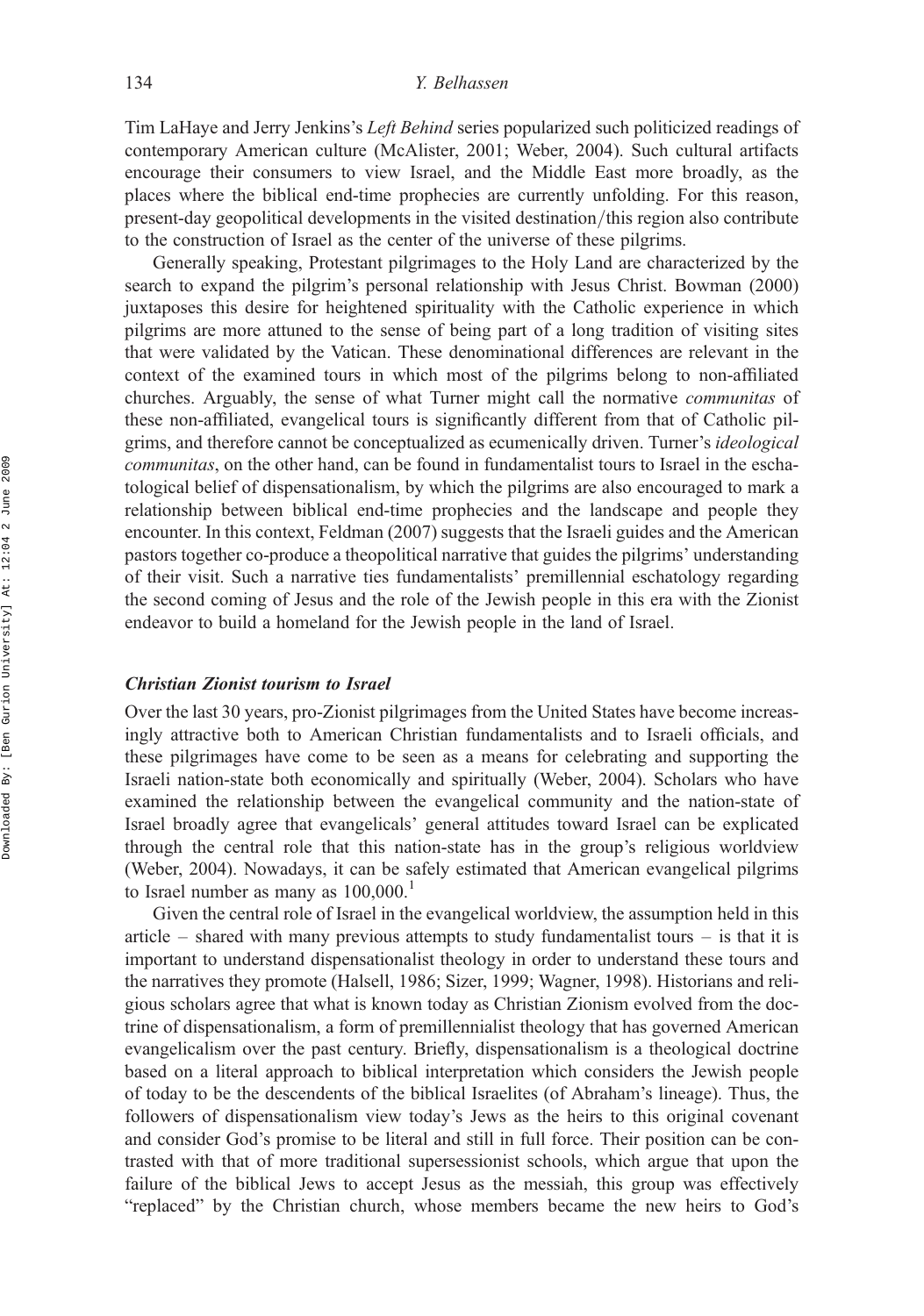covenant. Christian Zionists thus support the state of Israel out of a desire to do God's will, which requires them to support his "chosen people".

Pilgrims who participate in the studied tours can generally be said to hold a dispensationalist-premillennialist approach to biblical interpretation, which, as noted earlier, tends to govern fundamentalist Christian theology more generally (Ariel, 2001; Sandeen, 1970; Sizer, 1999; Weber, 1998). According to dispensationalist-premillennialist doctrine, the age in which we live today is the final era before Jesus returns to earth in order to establish his kingdom, over which he will reign for 1000 years. According to this belief, the central events of this "second coming" will unfold in Israel and the surrounding areas. Thus, evangelical pilgrims who embrace this doctrine, as do those pilgrims in my fieldwork, travel to the Holy Land not only to walk in the footsteps of Jesus, but also to experience, as a key informant expressed it, the land "where the history of the future is going to take place". There is also, however, an inherently political facet to the theological position of premillennialism: followers of this doctrine believe that before Jesus will return to earth, a series of biblical prophecies must be fulfilled, one of which is the restoration of the Jews in Israel – the land that dispensationalists believe God has promised them. Thus, Jewish sovereignty in Israel is viewed within this religious framework as the realization of God's promise to his people, a view that clearly has far-reaching ramifications for the Arab – Israeli conflict especially in light of the electoral power of the Christian Right (Ariel, 2001; Weber, 2004).

The fundamentalist wing in the evangelical movement emerged in the United States in the 1920s as a reaction against modern influences on both Christian theology and American culture. The theological agenda that reflects fundamentalist views on liberal theology and that informed their separatist stance on cultural issues can be found in a 12-volume set of articles known as The Fundamentals, published between 1910 and 1915, from whence the movement's name is derived. The movement suffered a crisis during the 1920s when it became an object of the press's ridicule during the "Scopes Trial". Carpenter (1997) argues that fundamentalism's ability to withstand this crisis, to remain relevant throughout the twentieth century and to ascend to the status of the most prominent religious movement in contemporary America is largely the result of its development of a rich separatist subculture that has been managed and sustained through interdenominational institutions and activities such as the Moody Bible Institutes, Youth for Christ, radio and television broadcasting, concerts and more. These institutions and activities offer members cultural support that shields them from undue exposure to cultural products that are not in accord with their religious beliefs and provide them with a sense of social solidarity that goes beyond the ordinary bounds of the Sunday sanctuary. Interestingly, the use of cultural products pertaining particularly to entertainment (e.g. popular books and films, radio broadcasts) to attract members and reinforce movement values is not new to fundamentalism.

American evangelicals, like their secular neighbors, are members of contemporary consumer culture, and they are increasingly garnering resources, in terms of both time and money, to add global travel to their list of leisure pursuits. As their lives are profoundly influenced by their faith and by their religious culture, it is natural that they seek to integrate these elements into their leisure travel experiences. The growing market of evangelical pilgrimage has generated several specialized travel books from which potential travelers can learn about the destinations of religious significance that may interest them (e.g. Dyer & Hatteberg, 2000; Poole, 2000). They may, for example, desire to follow in the footsteps of the Apostle Paul in Greece and Turkey or to visit Jordan and Egypt in order to experience sites noted in the Bible. As Protestants, they may also wish to travel to sites in Germany and Switzerland, where the events of the Reformation unfolded. Another emerging type of American evangelical pilgrimage is organized visits to sites related to the founding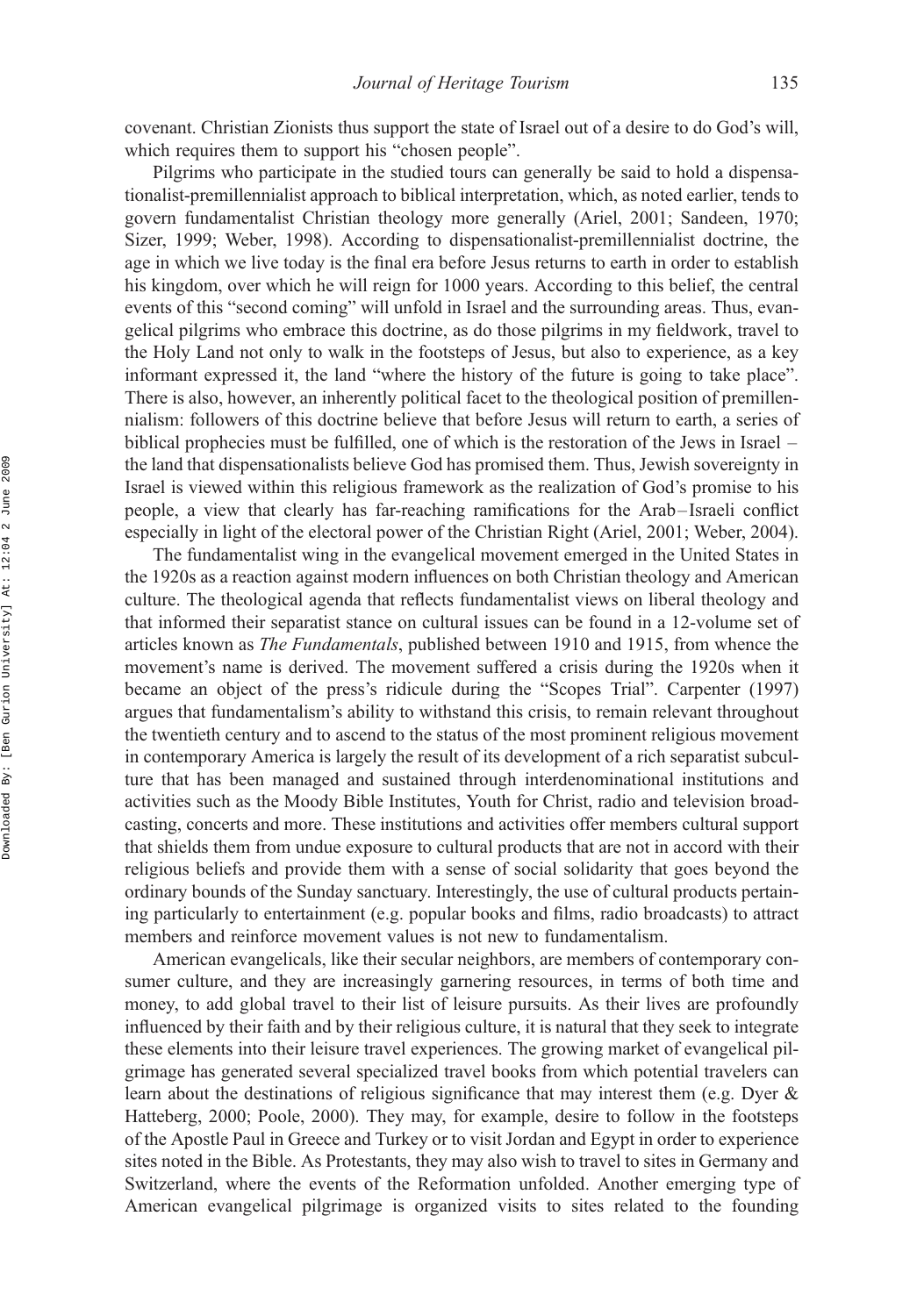fathers of American evangelicalism (Tweed, 2000). Nevertheless, since fundamentalists' eschatology leads them to be oriented not only back into events of their religious heritage but also forward toward events of the prophesied future, evangelical leaders may herald the development of new sites of touristic interest. The growing phenomenon of evangelical pilgrimage will, in turn, affect the places that pilgrims visit, as well as the fundamentalist movement itself, which is well positioned to further incorporate this form of travel into its toolkit of quasi-pop-culture entertainment practices that add to its appeal as a lifestyle choice and increase its cohesiveness. It is hoped that the multidimensional, contextualized approach to the study of pilgrimage advocated here will pave the way for a better understanding of these connections, and others, between tourism, faith, culture and politics.

## **Methods**

The fieldwork that serves as the basis for the arguments advanced in this article was conducted between December 2004 and July 2007, and revolved around the activities of a Midwestern American evangelical couple (Mr. & Mrs. B) who organize trips to Israel as part of a larger set of religious activities they run as managers of a local evangelical radio station. Between 2000 and 2007 the couple organized 18 trips to Israel that they frequently described in their program material as "humanitarian trips and pilgrimages". An analysis of the itinerary reveals that the trips involved visiting sites of religious (historical and eschatological) significance, visiting modern Israeli institutions and volunteering at various Israeli charitable organizations. The data upon which the study is based include the transcriptions of 29 interviews and 22 informal interviews; 8 observation sessions; 115 email exchanges with tour organizers; analysis of various documents related to the tours; consideration of written answers to open questionnaires submitted by trip participants and an analysis of transcripts of the organizers' daily radio shows.

To be more specific, 8 formal semi-structured interviews were conducted with the trip organizers, and 21 formal semi-structured interviews were conducted with pilgrims. Seven participant observations were conducted during three pre-trip meetings and three post-trip meetings. During the pre-trip meetings, the tours were marketed through sermons, lectures, videotapes, photos, booklets and various religious articles. In addition, nine informal interviews were conducted with future participants during the pre-trip meeting. During the posttrip meetings, the pilgrims recounted their experiences, shared photos and discussed the meaning and significance of the trip. Ten informal interviews were conducted in this setting. Additional participant observation was conducted when the author undertook a tour in Israel in June 2005, and three informal interviews were conducted and transcribed at this time.

In December 2005, pilgrims who participated in the November 2005 tour were asked to provide written answers to a list of nine questions and to submit them to the researchers. Twenty-six of the 38 trip participants replied  $(68\%$  response rate).<sup>2</sup> Their answers were used to understand the way the pilgrims view the tour, the itinerary and the political aspect of the tour in which they participated. The fieldwork also included an analysis of additional materials, which included booklets, brochures and other original materials produced for the pilgrims and hosts.

The premise of the interpretive analysis used here is that human behaviors reflect the subjective perceptions of their experiences rather than the "objective reality" of the examined phenomenon. Nevertheless, the analysis was directed to illuminate cultural and social issues that shape the pilgrims' perceptions and experiences. The interpretation and presentation of findings are based on Turner's interpretative mode of analysis to pilgrimage, which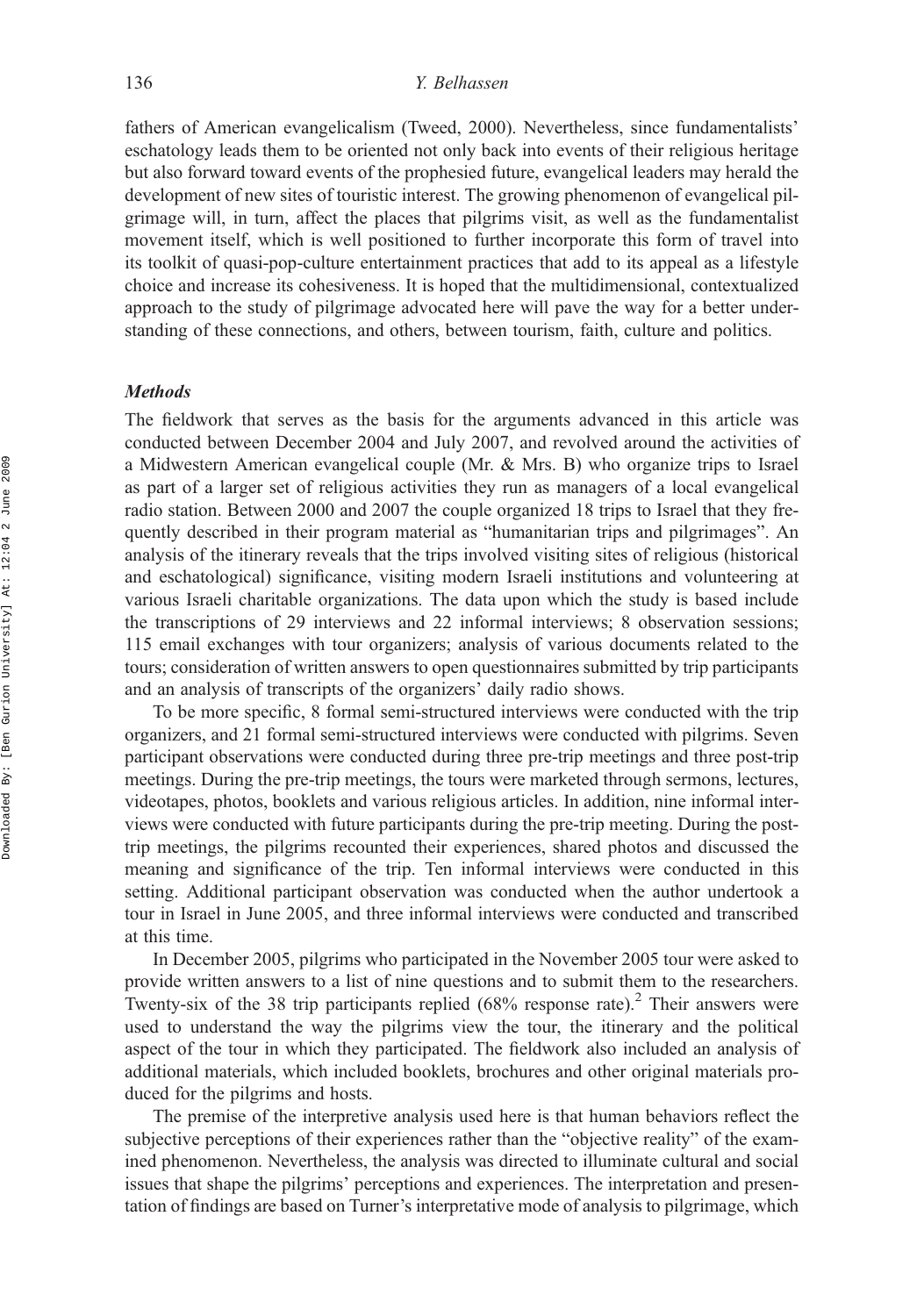is also known as processual symbolic analysis (Keyes, 1976). This mode of analysis focuses on interpreting the symbolic meanings and processes of signification in the contexts of temporal socio-cultural processes. Accordingly, the analysis of the pilgrims' activities in Israel follows this approach by suggesting that the evangelical activities in Israel have overt and latent meanings that all have symbolic meanings.

## Findings: illuminating the pilgrimage experience

The present study emphasizes the value of taking a multidimensional, contextualized approach to the study of pilgrimage experience. Understanding not only the theological but also the socio-cultural and political contexts in which evangelical tours operate can illuminate the way individual pilgrims construe meaning during their travel experiences. To illustrate the implementation of the contextualized perspective in the study of the pilgrim experience, I offer the following three thematic sections, each of which illustrates the role of the pilgrimage as a theocultural force in the evangelical sub-culture (Carpenter, 1997).

## Men's emotional expressions

Examining the framework of fundamentalist evangelicalism's history as a rejection of mainstream American culture provides our first example of the interpretive benefits of embracing contextualized readings of evangelical pilgrimage. In their work in the local evangelical community, the Bs provide a set of specialized tours that reach out to particular subsets of the community to help them to achieve personal and spiritual growth. One such tour is a men's-only trip, which focuses on helping evangelical men deal with the unique problems they face as men in modern western society. I had the opportunity to spend time traveling with one such group, as well as to discuss the tour conceptually with Mrs. B, and it led to some interesting insights about the pilgrimage experience for these individuals. The trip appeared to be a highly emotional experience for many of the men, particularly the visit to Gethsemane, the garden in which Jesus and his disciples are reported to have prayed after the "Last Supper" on the night before Jesus' crucifixion. During the visit, the tour's leader discussed the challenges that many men face in expressing their emotions, and the participants were then given time to explore the garden and meditate individually. Many were moved to tears by the emotions evoked by the site.

This men's-only tour provides a particularly interesting case in the study of pilgrimage. In one sense, the tour takes advantage of the oft-discussed notion of liminality in order to achieve its mission of helping evangelical men to deal with the unique problems they face due to their socialization as twenty-first century American men. It brings its participants to a place that holds profound meanings for them, a place in which their ultimate spiritual leader experienced and openly expressed incomprehensibly intense and painful emotions. This place then draws upon the sense of liberation produced by the men's escape from the bounds of their everyday world to help them transcend the trappings of modern manliness that subvert open emotional expression. Interestingly, this act complicates notions of both liminality and normative communitas, because the provision of this space of emotional liberation simultaneously binds the participants more tightly to their own evangelical subculture; thus, it serves as a further example of tourism as a theopolitical catalyst, as discussed in the previous subsection. The relevant point for the present discussion, however, is that a consideration of the evangelical subculture's mandate as a social force that kicks against the currents of mainstream modernity renders the emotional experiences of these pilgrims at this site far more understandable than would a simple theological reading of the site's significance.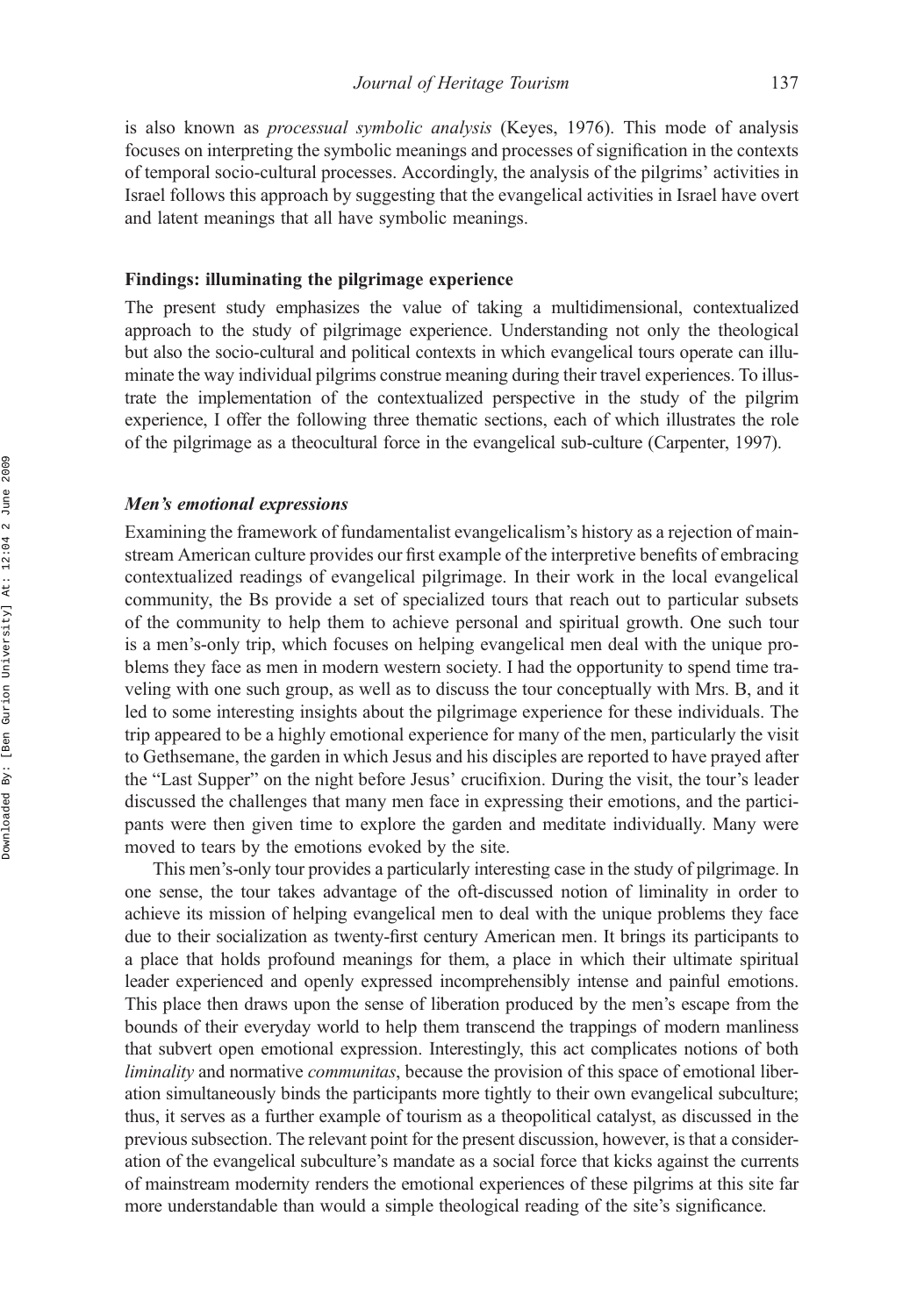## Religious deeds and their political meanings

The theological orientation of evangelical pilgrims is also expressed in its championing of humanitarianism, a none-too-surprising situation, given the pervasiveness of this principle across various sects of Christianity. In the case of the tours analyzed in my fieldwork, the ideology of humanitarianism manifested itself overtly in the form of organized projects conducted to enhance the social welfare of the Jewish people in Israel. Promoted by the tour organizers under the banner of "Comfort, Comfort My People" (Isaiah 40:1), this aspect of the tours included numerous charitable activities such as donating blood in Israeli hospitals, volunteering at centers that serve the country's disabled citizens and collecting teddy bears for at-risk children. In such activities, the tours offer an alternative way of traveling abroad. If American main stream of traveling devotes one's vacation to pleasure and relaxation, the humanitarian tours to Israel provided by the Bs offer a unique way to travel. To the question: "why did you choose to travel with this group (with the Bs)?", many pilgrims responded by referring to the humanitarian aspect of the tour as an important element. A man in his forties who traveled with his wife wrote:

It was not just a pilgrimage but a missions [sic] trip also. This interested me more than just a tour because it would give me a chance to meet some of the Israeli people not just see them.

A similar notion was expressed more explicitly by a female pilgrim who wrote:

I chose to go because of the humanitarian part that the group does. God has helped many situations in my life and this trip not only has always been a dream, but I also would get to Serve some of the Children of Israel.

While all aid work has political ramifications – even if they are not always recognized or intended by coordinating agencies or aid workers themselves (and indeed this was often the case with the pilgrims I interviewed) – the charitable service conducted by evangelical pilgrims in Israel is politically complex in a unique way. Unlike many mainstream Christian organizations that derive their theological mandate to engage in charitable activities solely from the example of Jesus, whose life and teachings are said to epitomize working to relieve the suffering of others, dispensationalist-premillennialist evangelicals arguably have an additional theological motivation to engage in aid work in Israel. This motivation derives from their literal reading of the Bible, which leads them to conclude that those who support the Jewish people of today are following God's will. The salience of this religious interpretation for the shaping of the humanitarian portion of the pilgrimages analyzed in my fieldwork is clear in the organizers' invocation of the phrase "Comfort, Comfort My People", as the unifying slogan for their charitable activities. It is also revealed in the literature used by Mr. and Mrs. B to promote their tours, particularly in an article by Reverend Jack Hayford, the pastor of Living Way Ministries in California, entitled "Why Stand with Israel Today?" In this article, Hayford (n.d.) argues that "Scripture declares there will come a time when all the nations of the world will turn against Israel. It is so highly conceivable this could happen in our time that it is critical to outline: Why we should stand with Israel today". This additional theologically based motivation helps to explain why most of the pilgrims' charitable projects focus on aiding the Holy Land's Jewish population rather than being directed more broadly at people of all ethnic and religious heritages who reside in the region where Jesus lived and taught.

Although exceptions to this trend do occur, they tend to be ideologically loaded. For example, one of the charitable agencies to which the pilgrims offer support is Shevet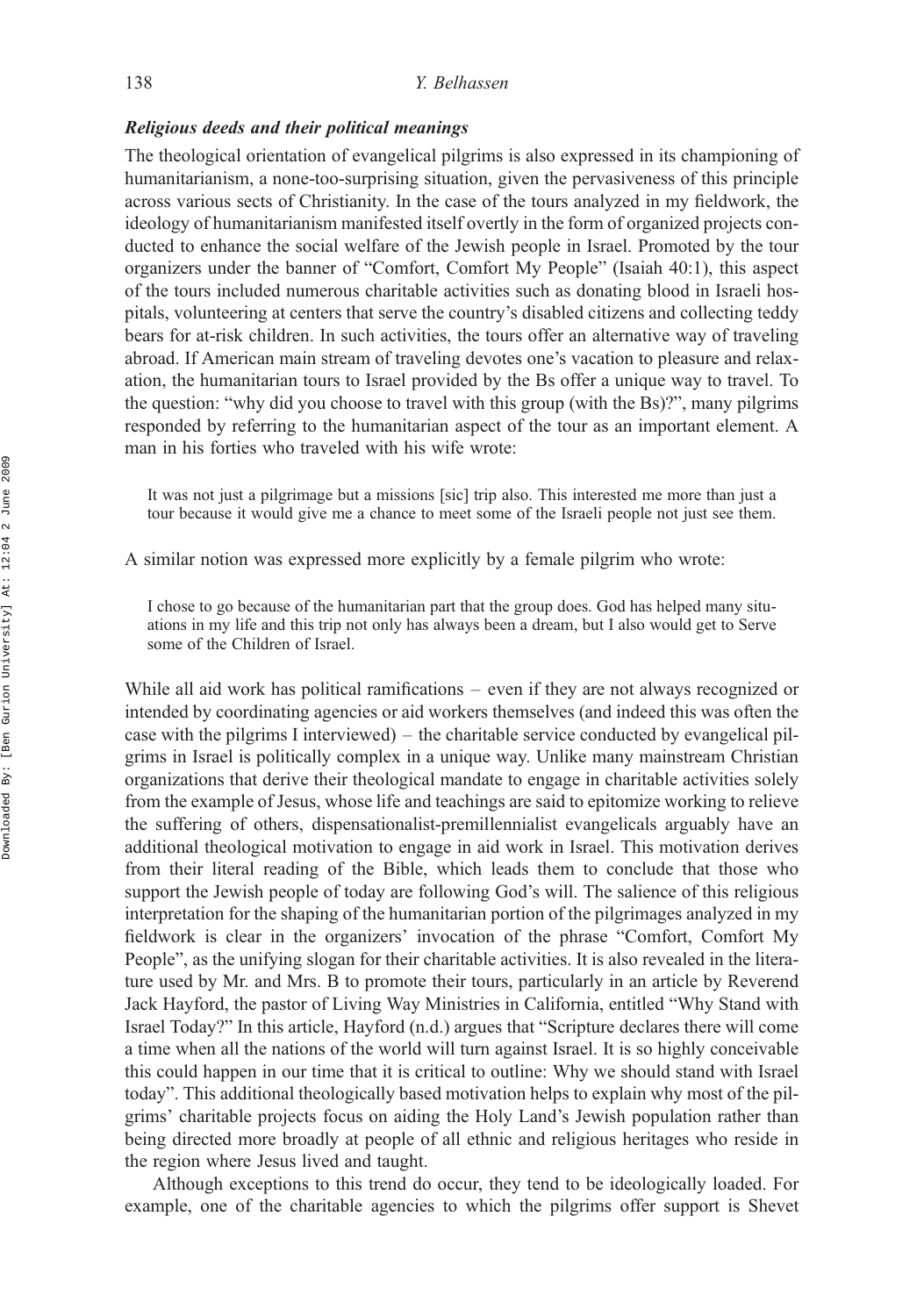Achim, a Christian organization that transports Arab children to Israeli hospitals for free life-saving heart operations. It is hard to miss the subtext of the tour organizers' discourse regarding participating in these efforts to "fix the hearts of Palestinians", whom Mrs. B describes in general as being "a sweet, nice people" who are simply in need of a "normal" education. Another example involves the pilgrims' support of an organization known as the Children's Evangelism Fellowship (CEF), which coordinates religious educational programs for Arab youth. As Mrs. B explained, the pilgrims on some of her tours collect toys to donate to CEF, which are used as prizes to reward children for their learning accomplishments, such as the memorization of Bible verses. In the description provided to me by Mrs. B of her tours' relationship with CEF, she refers to Islamic teachings as "false doctrine" – a label she does not affix to the Jewish faith, despite the latter's clear lack of accord with her movement's interpretation of biblical doctrine and history. There are many reasons for this discrepancy. An empathetic theological reading would argue that evangelical groups like those led by the Bs do not proselytize to Jews because they are already accounted for in God's plan of salvation; a more cynical political reading would claim that this restraint is strategic, merely one technique employed by the denizens of fundamentalist America to buttress the harmony their movement currently enjoys with certain segments of the Israeli nation-state (Ariel, 2000, 2001; Weber, 2004). The relevant point for the purpose of the present discussion, however, is that for Christian Zionist pilgrims, charitable service in Israel means more than merely "loving thy neighbor" in the broad sense applied by other humanitarian projects of evangelicals abroad; in Israel, it is without question directed specifically at Jews.

Given the politics inherent in Christian Zionist pilgrims' aid work in the Holy Land, it is easy to see why some left-wing Israelis tend to be skeptical of such individuals' relationship with their nation, their suspicion logically emanating from their opposition to the place of religion in the political decision-making process regarding peace in the Middle East. Thus, while it would be hard to find fault with these pilgrims' aid projects per se, as their activities undoubtedly touch the lives of people, it is also important to come to terms with the fact that Christian Zionist social activism, guided by their theological worldview, has larger political meanings in the loaded geopolitical context in which their tours operate. Their practices illustrate the ways that tourism, theology and politics can intertwine in a nexus that creates forces not ordinarily brought to light.

## Symbolic actions: the immigration centers

Following Turner's mode of analysis of processual symbolic analysis (Keyes, 1976), in this section I would like to suggest that the itinerary of the pilgrims in Israel should be understood symbolically in their unique theocultural contexts. Accordingly, any pilgrimage activity in Israel should be understood in terms of its wider contexts and as part of a whole system of symbols and meanings that the organizers of the tours seek to promote via the tours. These symbolic activities are, in turn, the mechanisms through which a theological element in the evangelical sub-culture is maintained.

In order to illustrate my argument, I will focus on the immigration center as a symbolic site of visit. The itinerary of the tours led by Mr. and Mrs. B is not limited to sites explicitly noted in the Bible. One interesting inclusion, for example, is a visit to an immigration center of the type found in any large Israeli city. Such a modern, bureaucratic, civil service institution clearly does not square with the classic imaginary of a sacred Christian site. However, understanding the premillennialist eschatology that shapes the evangelical pilgrims' worldview – as well as the political components of this theology – renders this choice of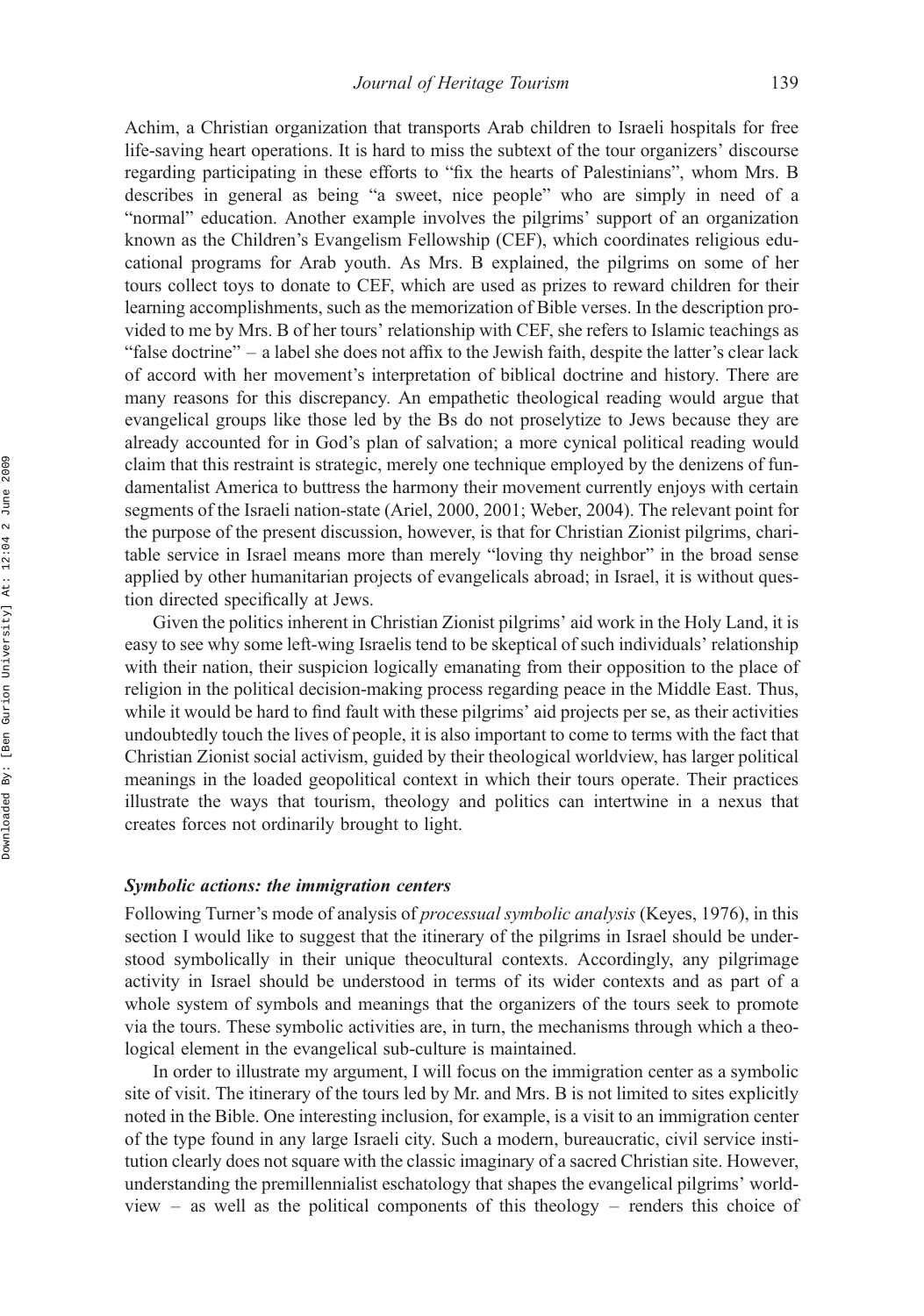destination logical and provides a context for understanding pilgrims' emotional reactions upon visiting such an institution. For these travelers, Israeli immigration centers are the concrete manifestation of the return of the Jewish Diaspora to Israel, a cause that lies at the heart of the Zionist enterprise, and their existence and activities represent the fulfillment of biblical prophecies that necessitate the return of the Jews to Israel before the second coming of Jesus. Thus, when pilgrims visit one of these sites, they do not see a drab government office filled with long lines, confusing paperwork and tired clerical workers – they see, as Mrs. B expressed it, "the work of God". As one of the pilgrims wrote: "I saw the covenant faithfulness of the God of Israel, how He is fulfilling His word in returning the Jewish people back to His land that He promised to give them".

Moreover, a contextualized reading of Christian Zionist pilgrimage can help us to better understand how these pilgrims construe meaning from their experiences conducting aid work while in Israel. In helping tour participants to prepare for the trip, Mr. and Mrs. B hold sessions in which they communicate information about the trip's logistics and offer details about the humanitarian projects in which the group will engage; they also lead a worship service and, in some cases, give participants a chance to interact with pilgrims who have made the trip in the past. In these sessions, as well as in pre-embarkation letters mailed to participants, the trip is presented as "an incredible adventure for the Lord" in which the pilgrims, through their aid work, will become "the hands, the face and the eyes of Messiah to His own people", personally representing Jesus through the "presence, kindness, love and care" that they will provide to the Israeli people during their visit. Thus, when the pilgrims undertake their charitable projects, they are doing more than simply helping others: they are donning the role of the earthly representatives of their messiah. Through this process, they are able to feel that they are strengthening their personal relationship with Jesus – an important feature of a healthy Christian existence, in the minds of many Protestants, and a key goal of evangelical pilgrimage to the Holy Land (Bowman, 2000).

Finally, it is important to note that most of the pilgrims interviewed said that the experience of traveling to Israel played an important role in their religious life. Being in Israel enabled them to see the landscape and the sites that they read about in the Bible everyday. As one of the pilgrims wrote:

I now read my bible and when I come across locations, I think WOW I have been there and I just close my eyes and can see the Holy Land how Precious it is and I Pray for the Jewish people and for Peace.

Admittedly, such findings are not surprising and are actually in line with what we know about the experience of pilgrims, and thus, in my opinion, not worth a special section (see e.g. Bowman, 2000; Morinis, 1992). It is, however, important to look at this recurrent theme in a broader context. Since traveling to Israel has become relatively affordable and increasingly popular among evangelicals, it would be reasonable to argue that the experiences of these pilgrims are popularized in churches and through the evangelical media (e.g. magazine, Bible studies groups, radio and television broadcasting, etc.). As such, these experiences are increasingly becoming a unifying force in the evangelical sub-culture that is shared by the laity.

## Conclusion

Through a discussion of a particular organization of evangelical pilgrimages, this study attempts to demonstrate the value of turning a broader, more sociological lens on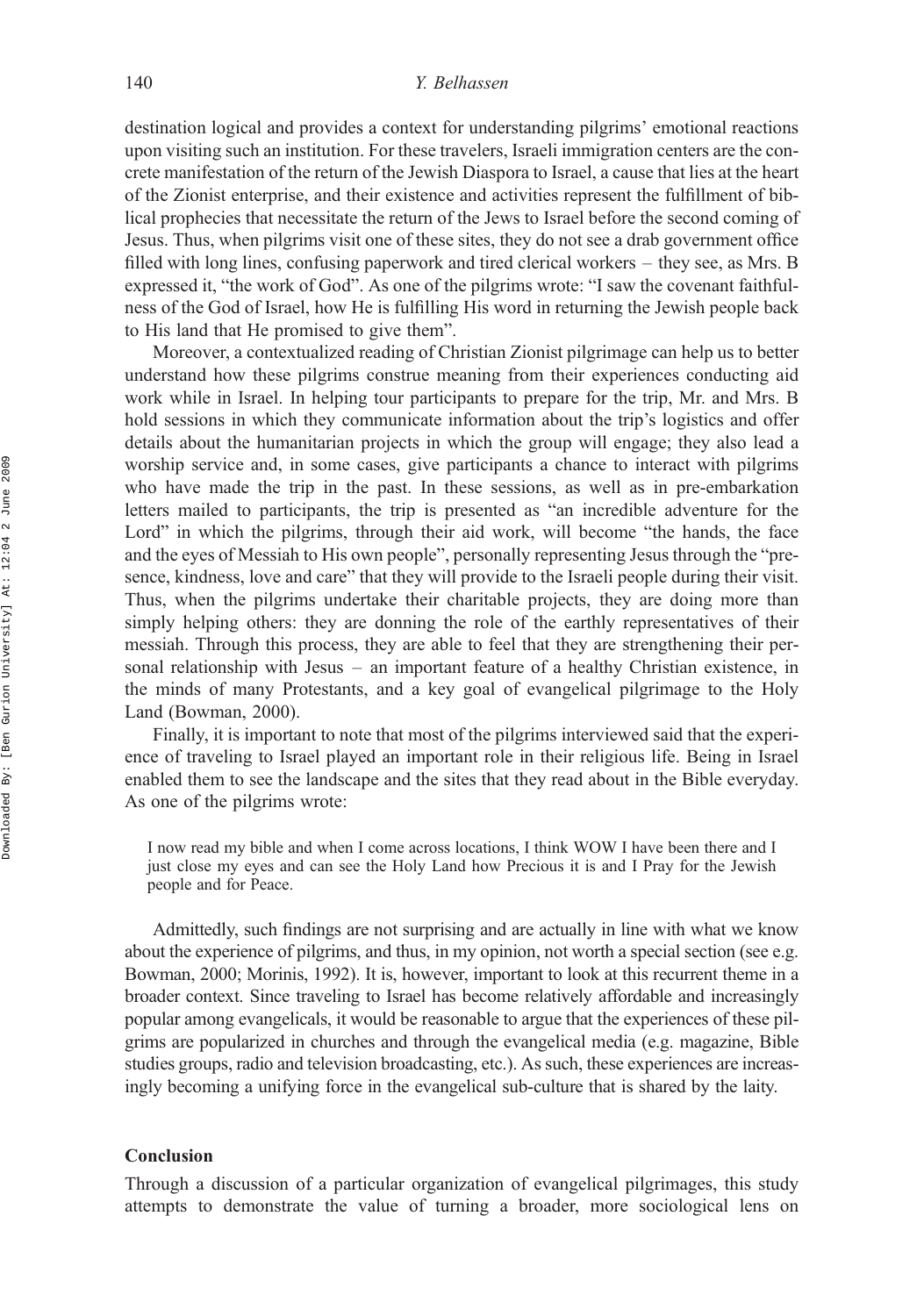the pilgrimage experience in order to better come to terms with its social, political and theocultural dimensions. Such an approach can, in turn, shed new light on the experiential aspects of pilgrimage as well. Thus, scholars can better understand not only what pilgrimage means to pilgrims, but also what pilgrimage means for society. Accordingly, the overarching theme that governs the findings is the desire to contextualize the examined tours within what the social-historian Joel Carpenter (1997) calls the evangelical sub-culture. Specifically, while not heretofore explicitly discussed by historians of the evangelical movement, organized evangelical pilgrimage to the Holy Land can clearly be seen as an excellent example of a parachurch activity that aids the fundamentalist movement in maintaining its interdenominational subculture. The tours to Israel and surrounding areas provide the pilgrims with spiritual fulfillment, education and pleasure – a mixture of outcomes that emanates both from the structure of the tourism industry in which the tours operate as well as from the larger consumer culture that governs the pilgrims' home society. Like members of other contemporary American subcultures, however, fundamentalists seek tourism experiences that complement and enhance their broader beliefs and interests. In this context the findings of this article show that the examined tours serve as a theocultural force as it offers the pilgrims an alternative way of traveling. If one way of conceptualizing religious movements is to view them as economical and ideological entities competing for adherents in a marketplace of money and ideas respectively, then when viewed from an organizational perspective, the act of coordinating evangelical pilgrimages is quite a rational one, as it gives individual churches a powerful means of enhancing their members' sense of connection to the interdenominational sub-culture, and to each other, by facilitating direct, emotionally poignant, spiritual lived experiences for them. In turn, the cohesiveness of the evangelical movement, and more specifically of its fundamental wing, as a whole is strengthened. Pilgrimage thus becomes a theocultural force in its own right.

The evangelical tours from Illinois can, therefore, serve to broaden Turner's conceptualization of pilgrimage as a social and psychological process. First, the examined evangelical tours are a modern tourism phenomenon and, as such, the journey to Israel is not as physically rigorous or as long as that of the pilgrimages that inspired the writings of the Turners. The pilgrims from Illinois fly to Israel in a Jumbo Jet and arrive at their sacred destination in less than a day. Nevertheless, the pilgrimage to Israel can still be seen as a longer process if we employ Schade and Hahn's notion of psychic journey, where the periods preceding and following the trip are regarded as part of the journey (cited in Parrinello, 1993, p. 240). Thus, the spiritual as well as the educational preparations for these trips can be seen as the beginning of what Turner calls the pilgrimage process. More specifically, prior to the trip, the pilgrims meet with the organizers in order to discuss the theological and administrative issues regarding the role of Israel in Christianity. In these meetings, the pilgrims are encouraged to view the modern state of Israel as a fulfillment of biblical prophecies. Accordingly, contemporary news about Israel and the Middle East is discussed as a porthole through which the prospective pilgrims can witness God's action. It is also important to note that prior to each trip, the pilgrims learn about the historical relations between Christianity and Judaism. These relations are theologically contextualized through refuting the replacement theology according to which the Jews are no longer the chosen people since they have failed to accept Jesus as the messiah. The prospective pilgrims are then familiarized with an alternative theological understanding of the role of the Jews in God's plans for humanity. In this theological worldview, which became quite popular within many evangelical communities (Weber, 2004), God's covenant with the Jewish people remains valid. It can be argued, therefore, that the tours to Israel play an important role in the formation of the premillennial perspective as a leading viewpoint among evangelicals in the United States.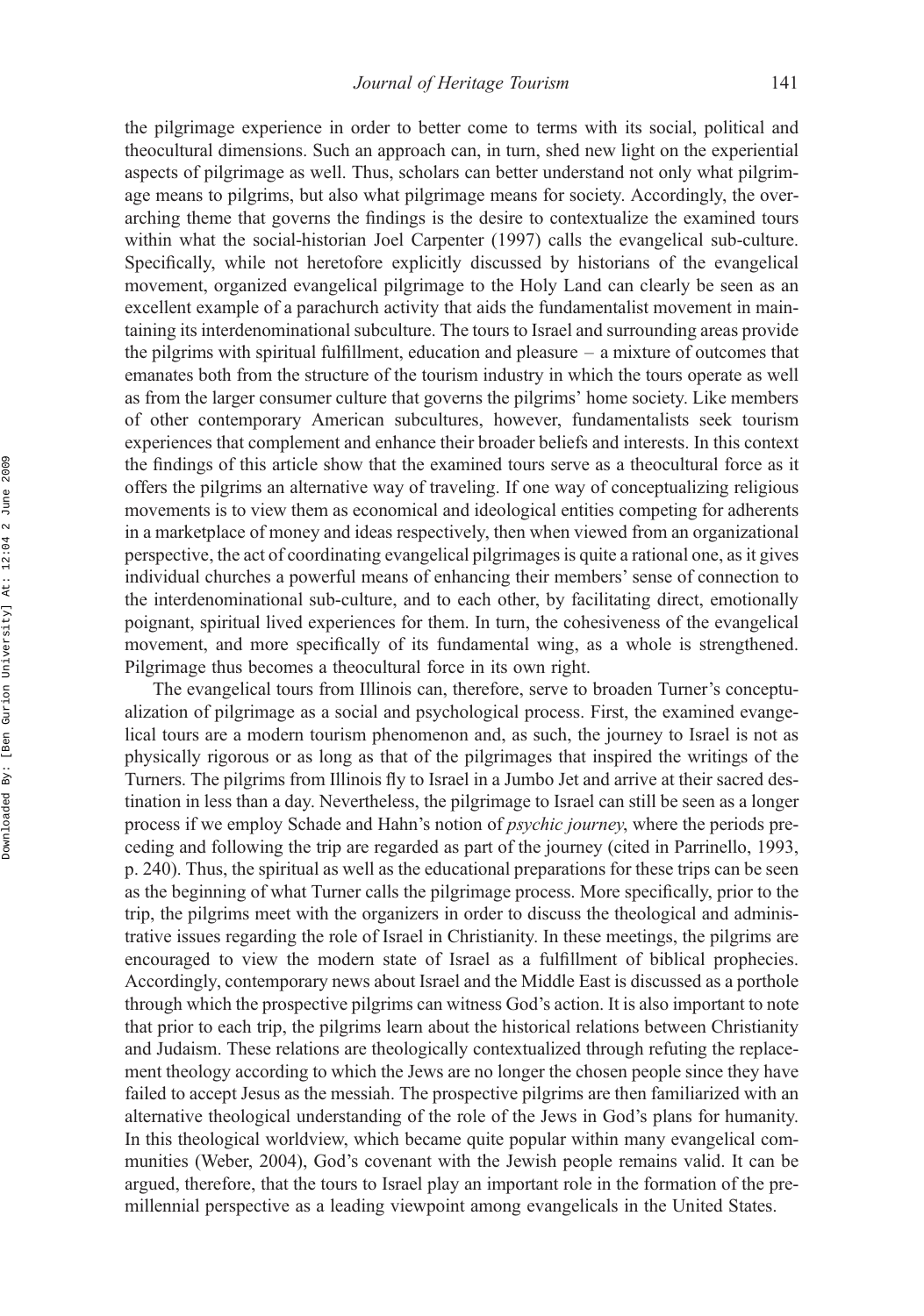## 142 Y. Belhassen

Moreover, as mentioned previously, traveling in groups is one of the few shared characteristics of pilgrimages, and the examined evangelical tours are no exception. This, in turn, may explain the popularity of Turner's notion of communitas. Turner (1969), however, argues that it is the sense of liminality that explicates the emergence of this sense of friendship and companionship. Arguably, it is the experience of traveling abroad with a group of people who share one's religious beliefs that engenders this sense of communitas, and not exclusively the state of liminality, as Turner suggested. In other words, the unique circumstances of evangelical pilgrimages in which a pilgrim shares intimate moments, such as baptism/rededication in the Jordan River or communal prayer in Gethsemane, facilitate and generate this sense of communitas. In addition, it is important to note that such groups are often formalized during the preparation meetings, as well as in the gatherings that take place after the tours and which allow pilgrims to share the influence of the tour on their life. It is therefore important that in the context of contemporary evangelical pilgrimages, such activities be taken into consideration in future discussions of the communitas, as they allow for a further contextualization and conceptualization of the term and its relevance to global contemporary culture.

Finally, the approach taken in this essay exemplifies the importance of contextualizing contemporary pilgrimage practices in their historical roots. Such an approach is frequently not employed in the study of modern tourism practices, which are considered to be a phenomenon of the late twentieth century. Pilgrimage has been an exception to this rule, since it is often discussed as an illustration of one of the ancient forms of travel (Coleman & Elsner, 1995). The evangelical pilgrimage to Israel, however, should be seen as a modern phenomenon, which has developed in the context of the conditions of modern society rather than as a modern embodiment of an ancient form of travel to a holy destination. It is recommended that future studies continue to shift from the historical perspective to a more contemporary viewpoint that examines pilgrimages as modern travel practices with historical roots.

#### Acknowledgment

The author wishes to thank Kellee Caton and Jackie Feldman for their comments on an earlier draft of this paper.

#### **Notes**

- 1. An exact count of evangelical Christian pilgrims to the Holy Land is notoriously hard to achieve. The calculation offered here is derived from the 2006 Israeli Annual Tourism Report statistics. In that year, 123,500 US tourists classified as pilgrims visited Israel, or some 25% of all US tourists to the country (US tourists, in turn, composed 27% of tourists to Israel in 2006). Although not all of these pilgrims are evangelical Protestants, this group does make up the majority of this figure, as the number of American Catholics making pilgrimages to Israel is negligible, and American Jews generally do not define their visits to Israel as pilgrimages. The number of evangelical pilgrims who tour Israel is also augmented by Christian Zionists from other parts of the world, such as Canada, Northern Europe, Australia, New Zealand and South Africa, who share many characteristics with their American counterparts.
- 2. The questions the pilgrims were asked to answer were: (1) When did you decide to travel to Israel? How did you come to that decision? What influenced your decision? (2) Why did you choose to travel with this group [with the Bs]? (For those who have traveled several times: you can write generally about your initial motivation and if your motives changed over the time); (3) What was the peak of the trip for you (you can choose several of them)? (4) Do you think that your religious belief was influenced by this trip? How has your relationship to the Bible been affected? (5) What was the religious significance of this trip for you? For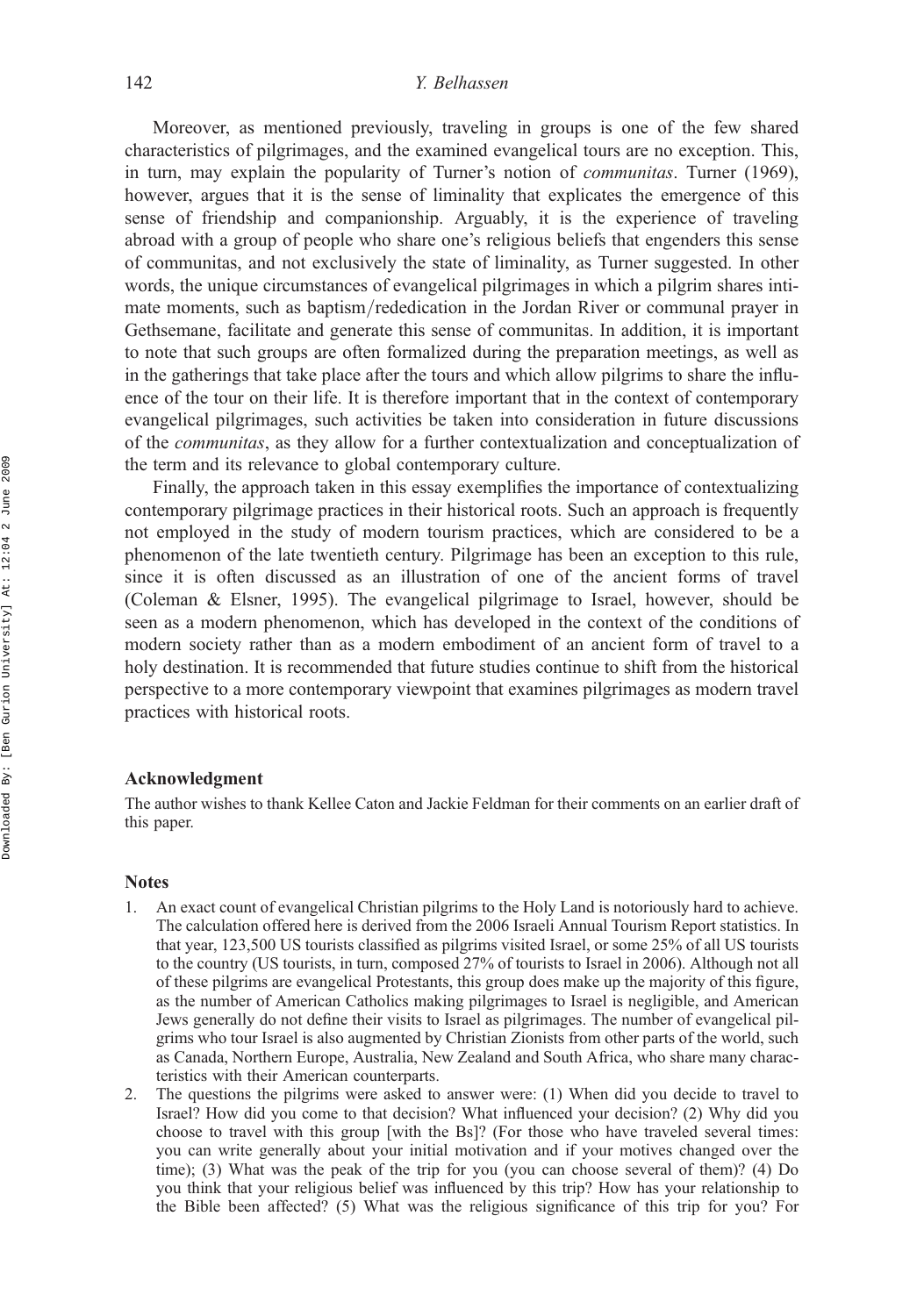example if you are a born-again Christian you can write about how visiting Israel has shaped this experience for you; (6) What is your opinion about the State of Israel? Do you feel more close to the Israeli people or Jewish people? Do you think that your political opinion regarding Israel has changed due to the experiences of this trip? How? (7) Do you think that there are connections between these trips and politics? What types of connections? Can you provide examples from your experience? (8) Would you define yourself as a tourist, as a pilgrim or as a volunteer? Why? What characteristics of the trip helped you in your definition? (9) What is the significance of this trip for you? Did the trip influence your daily life? For example, did you start to learn Hebrew after the trip? Did you start watching news about the Middle East more carefully? Did you start volunteering in your community? If you started to volunteer, why did you start to volunteer? And, what types of organizations did you start to volunteer with? Did you share your experiences with others? With whom?

## References

- Ariel, Y. (2000). Evangelizing the chosen people: Missions to the Jews in America, 1880–2000. Chapel Hill, NC: University of North Carolina Press.
- Ariel, Y. (2001). Doomsday in Jerusalem? Christian Messianic Groups and the rebuilding of the temple. Terrorism and Political Violence, 13(1), 1–14.
- Badone, E., & Roseman, S.R. (Eds.). (2004). Approaches to the anthropology of pilgrimage and tourism. Intersecting journeys: The anthropology of pilgrimage and tourism (pp. 1–23). Urbana, IL: University of Illinois Press.
- Bowman, G. (2000). Christian ideology and the image of a Holy Land: The place of Jerusalem pilgrimage in the various Christianities. In J. Eade  $\&$  M. Sallnow (Eds.), Contesting the sacred: The anthropology of Christian pilgrimage (pp. 98–121). Urbana, IL: University of Illinois Press.
- Carpenter, J. (1997). Revive us again: The reawakening of American fundamentalism. New York: Oxford University Press.
- Cohen, E. (1988). Traditions in the qualitative sociology of tourism. Annals of Tourism Research, 15(1), 29–46.
- Cohen, E. (1992). Pilgrimage centers: Concentric and eccentric. Annals of Tourism Research, 19(1), 33–50.
- Cohen, E. (1998). Tourism and religion: A comparative perspective. Pacific Tourism Review, 2(1),  $1-10$ .
- Coleman, S. (2002). From the sublime to the meticulous: Art, anthropology and Victorian pilgrimage to Palestine. History and Anthropology, 13(4), 275–290.
- Coleman, S. (2004). Pilgrimage. In N.J. Smelseve & P.B. Baltes (Eds.), International encyclopedia of the social & behavioral sciences (pp. 11445–11448). Oxford: Elsevier.
- Coleman, S., & Elsner, J. (1995). Pilgrimage: Past and present in the world religions. Cambridge, MA: Harvard University Press.
- Collins-Kreiner, N., & Kliot, N. (2000). Pilgrimage tourism in the Holy Land: The behavioral characteristics of Christian pilgrims. GeoJournal, 50(1), 55–67.
- Dann, G., & Cohen, E. (1991). Sociology and tourism. Annals of Tourism Research, 18(1), 155–169.
- Dyer, C., & Hatteberg, G. (2000). The new Christian traveler's guide to the Holy Land. Chicago, IL: Moody Bible Institute.
- Eade, J., & Sallnow, M. (2000). Contesting the sacred: The anthropology of Christian pilgrimage (2nd ed.). London: Routledge.
- Eliade, M. (1961). Images and symbols: Studies in religious symbolism. New York: Sheed and Ward.
- Feldman, J. (2007). Constructing a shared Bible Land: Jewish Israeli guiding performances for Protestant Pilgrims. American Ethnologist, 34(2), 351–374.
- Fleischer, A. (2000). The tourist behind the pilgrim in the Holy Land. International Journal of Hospitality Management, 19(3), 311–326.
- Graburn, N. (1989). Tourism: The sacred journey. In V.L. Smith (Ed.), Hosts and guest: The anthropology of tourism (pp. 17–32). Philadelphia, PA: University of Pennsylvania Press.
- Graburn, N. (2001). Secular ritual: A general theory of tourism. In V.L. Smith & M. Brent (Eds.), Hosts and guests revisited: Tourism issues of the 21st century (pp. 42–50). New York: Cognizant Communication Corporation.
- Halsell, G. (1986). Prophecies and politics: Militant evangelists on the road to nuclear war. Westport, CT: Lawrence Hill.